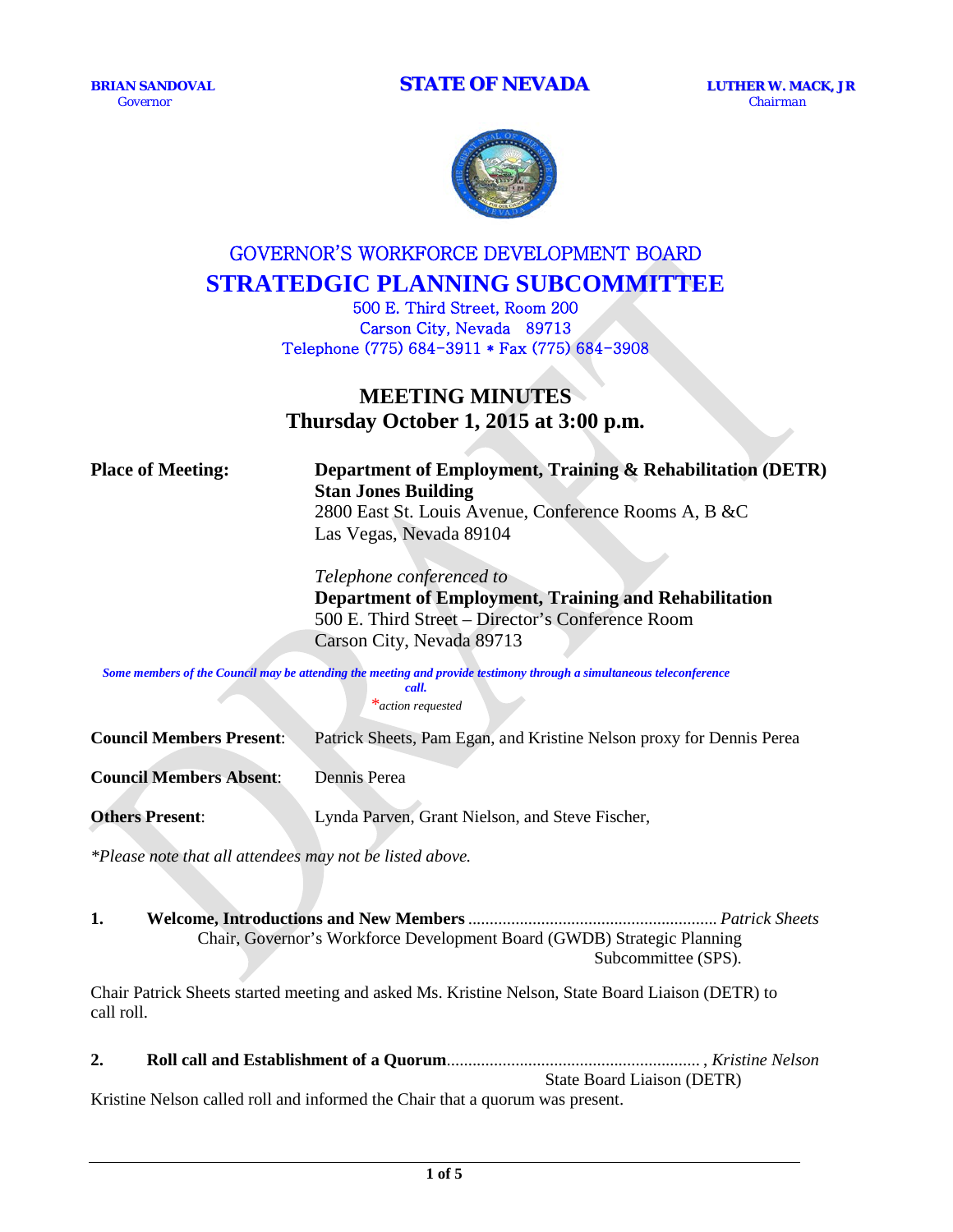| J. |  |  |
|----|--|--|
|----|--|--|

State Board Liaison (DETR) Kristine Nelson verified that the agenda for this meeting was posted according to NRS 241.020.

# **4. First Public Comment Session** ................................................................................ *Patrick Sheets*

Members of the public are invited for comment(s). **NO** action may be taken on a matter during public comments until the matter itself has been included on an agenda as an item for *possible action*, and properly noticed pursuant to **[NRS 241.020](http://www.leg.state.nv.us/NRS/NRS-241.html%23NRS241Sec020)**. Due to time constraints, the Chair may limit public comments to **three (3) minutes/person**.

John Thurman, Nevadaworks would like the state compliance policy 1.20 and 1.4 to use language word-for-word in the notice for rulemaking in WIOA or the language that appears in the Act itself for consistency.

# **5. \*FOR POSSIBLE ACTION Approval of the June 30, 2015, minutes of the GWDB –**

**Strategic Planning Subcommittee (SPS)** – ............................................................. *Patrick Sheets* Chair, GWDB, SPS.

Kris Nelson made correction (shown in red) for the subcommittee to review.

# **It was moved and seconded to approve with changes; motion carried Kris Nelson abstained.**

### **6. \*FOR POSSIBLE ACTION/INFORMATIONAL: Review of Workforce Innovation and Opportunity Act (WIOA) State Plan Requirements – ETA 2015-0006-0002 (for consideration at the October 15, 2015 GWDB meeting)** ........................................... , *Kristine Nelson* Proxy for Dennis Perea – GWDB Strategic Planning Subcommittee Vice Chair (DETR)

Kris Nelson stated that this has been placed on the agenda more as an informational item for the subcommittee. This document is the State Plan guidelines draft as issued by the Department of Labor (DOL) ETA office. The WIOA Governance workgroup headed up by Mr. Steve Fisher is coordinating responses from a variety of stakeholders to fulfill the section requirements. The deadline for submission for input was September 22, 2015. Mae Worthey, DETR Public Information Officer and Kris Nelson are responsible for compiling the section input and editing the draft that will eventually come before this subcommittee for review then to the full board. There were no questions.

#### **7. FOR POSSIBLE ACTION/INFORMATIONAL: Review of the State Plan Strategic Vision – (for consideration at the October 15, 2015 GWDB meeting)** ............................., *Kristine Nelson* Proxy for Dennis Perea – GWDB SPS, Vice Chair

Kris Nelson stated that this is another informational item for the subcommittee. This is a required section in the State Plan that was drafted and put threw to the Governor office and approved by Dale Erquiaga. It will be incorporated into the appropriate section of the ETA guideline document *(Agenda Item #6)* was pulled for emphasis for the subcommittee review/information only. There were no questions.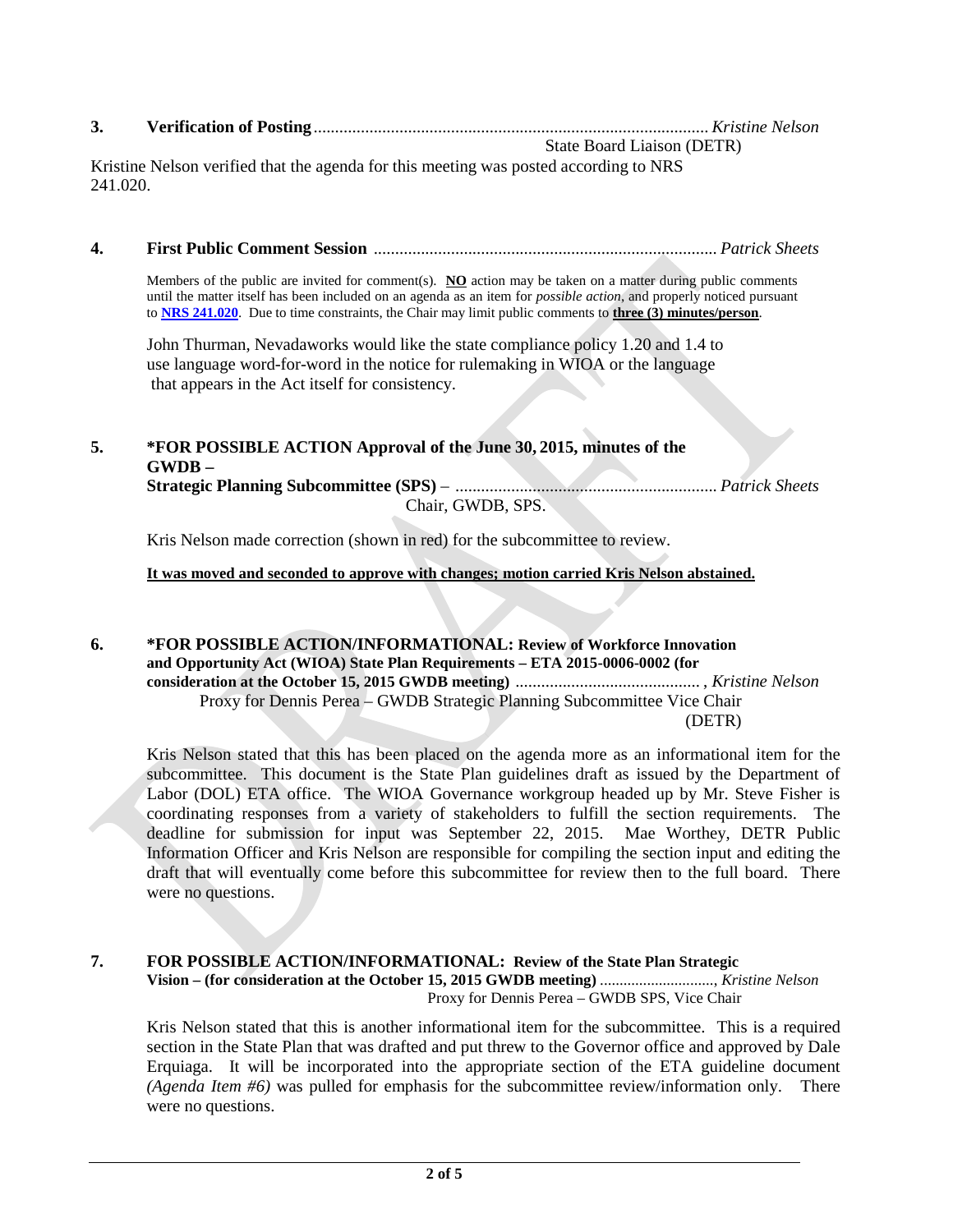#### **8. FOR /POSSIBLE ACTION/INFORMATIONAL: Consideration of January 21, 2016 Governor's Workforce Development Board (GWDB) meeting transitioning to a State Plan workshop (public) for the Board; consideration of ad hoc February 2016 GWDB meeting for final review/vote on State Plan draft:** ........................................................................................, *Kristine Nelson* Proxy for Dennis Perea – GWDB SPS, Vice Chair

Kris Nelson stated this again was an informational item for the subcommittee review. The timeline for the submission of the State Plan is very constrained and is due to DOL March of 2016. The plan will need to go through various processes including review and approval by this subcommittee before it is presented to the full board. Dale Erquiaga and the WIOA Governance workgroup have proposed turning the January 21, 2016 GWDB meeting into a public workshop to provide the full board with ample opportunity to review and have input into the plan draft as well as public comments before it goes to the Governor for final review and submission in March. That means this subcommittee will need to meet prior to that January 21, 2016 date to pre-review the draft. The subcommittee decided to hold a public meeting on January 14, 2016 at 3:00 pm. Pam Egan agreed and appreciated the process allowing this subcommittee and the full board time to review the draft properly. \*Kris Nelson will share any changes to the draft with SPS between now and the meeting on January 14, 2016.

### **9. \*FOR POSSIBLE ACTION:** A**pproval of State Compliance Policy 1.20 – One-Stop Affiliated Site Requirements for consideration at the October 15, 2015 GWDB meeting ...................... ,** *Grant Nielson* **Chief, DETR Workforce Investment Support Services**

Grant Nielson stated that this state compliance policy 1.20 is a new policy from the WIOA Governance workgroup. It is based on two types of one-stop sites within the WIOA system there are comprehensive sites and affiliate sites for an additional entry point into the system. The policy contains definitions of what a location is and what the minimum requirements are and how to appeal a decision made by a local board if an affiliate site is denied. Besides Career Services delivered by WIOA partners, an application to become an affiliate site must describe how it will provide effective access, both physical and electronic, to other core partner programs are made from that particular site. The application must indicate the process for making referrals to other core programs. The application must also indicate the process to determine if the referral was acted upon by the core partner. The outcome of all referrals must be documented in the state's participant case management system. At a minimum, an affiliate site must have at least one other system partner staff representation for more than 50 percent of the hours the site is open to the public. When an affiliate site is in the location of the Wagner-Peyser Program, the other partner must be other than the partner administering local veterans' employment representatives, disabled veterans' outreach program specialists, or unemployment compensation programs. (§ 678.315) Pam Egan wanted to ensure the Local Workforce Development boards (LWDB) had seen and reviewed these policies. Grant Nielson added that both LWDB are represented on the Governance workgroup. Ardell Galbreth agreed policy and sits on the Governance workgroup that reviewed and developed these policies. Mr. Galbreth noted that on page 3 the branding name should be consistent in all the policies. John Thurman wanted to clarify his public comment. He would like to see word-for-word from the Act or the NPRN in the policies for consistency so as not to have unintentional consequences on the meaning or understanding of the said policy. He was concerned when drag in the delivery of services into the definition of an affiliate site as they are clearly separate sections in the Act and the NPRN's. Pam Egan wanted to know if the affiliate site requirements to have additional service/activity providers on site affect the contracted service providers in a particular area? Mr. Nielson said that it does not. A provider can still provide WIOA services without being an affiliate site. No additional questions.

**It was moved and seconded to approve with changes; motion carried.**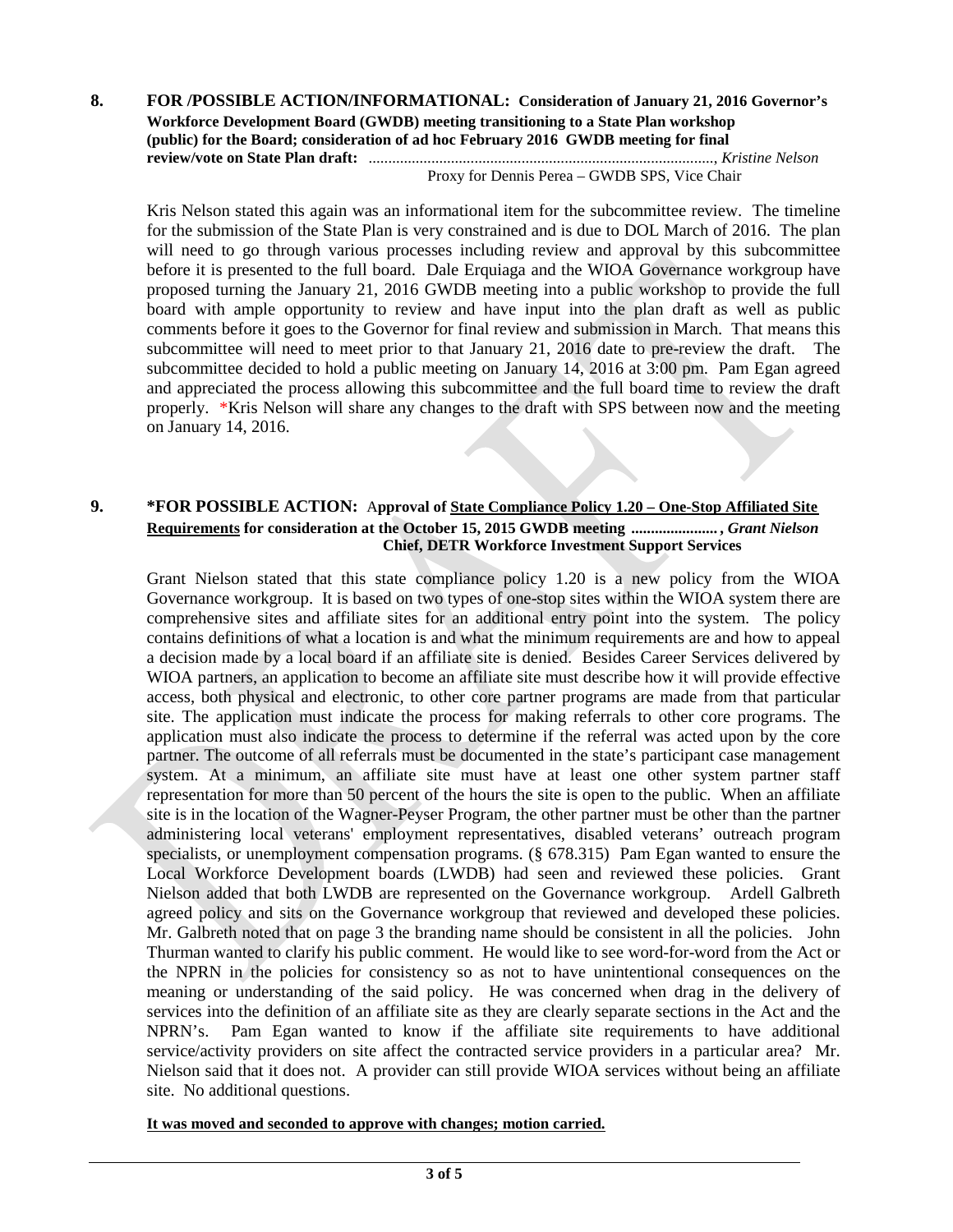#### **10. \*FOR POSSIBLE ACTION: Approval of State Compliance Policy 1.4 – WIOA One-Stop Delivery System for consideration at the October 15, 2015 GWDB meeting .......... ,** *Grant Nielson* **Chief, DETR Workforce Investment Support Services**

Grant Nielson stated that this is an existing policy that has been updated and added to the WIOA program. All changes have been noted for this subcommittees' review as requested by the GWDB. It defines what a comprehensive one-stop is and how it is put together. It also defines describes the Method of Understanding (MOU). The Chair appreciated the detail of the policy and specificity of the authority of the local elected officials and their responsibility for oversight to meet the WIOA governance and the Governor's state plan. Kris Nelson agreed with Mr. Galbreth regarding the branding *(section 5b)* should be consistent in all the policies the subcommittee agreed on "America's Job Center of Nevada" Mr. Nielson alerted the subcommittee regarding a technical correction on page one that will be correct should the policy be approved. Mr. Galbreth had a concern with paragraph four regarding the process of selection of the committee for review and evaluation of the proposals. The local board votes on the contracts and/or awards so to have them on the evaluation or approval process would be a conflict of interest. Under Workforce Connection's current policy the board must approve all contract awards and then the local elected official ratifies them which this process does not state. Grant Nielson will amend/edit the policy with an additional step to reflect WIOA guidelines and the current rules and regulations of the local boards. Mr. Thurman restated that this is a good example of what can go wrong when language is slightly changed from the Act. No additional questions. The Chair thanked the Mr. Galbreth and Mr. Thurman for their input and participation in the process to assist the GWDB. Mr. Galbreth appreciated all the hard work, comradery, and coordination from the subcommittee, WISS and all the agencies.

#### **It was moved and seconded to approve with changes; motion carried.**

**11. Second Public Comment Session –** ......................................................................... *Patrick Sheets* Members of the public are invited for comment(s). **NO** action may be taken on a matter during public comments until the matter Itself has been included on an agenda as an item for *possible action*, and properly noticed pursuant to **[NRS 241.020](http://www.leg.state.nv.us/NRS/NRS-241.html%23NRS241Sec020)**. Due to time constraints, the Chair may limit public comments to **three (3) minutes/person**.

Chair announced the second public comment session, none were made.

# **12. FOR POSSIBLE ACTION: ADJOURNMENT**

Patrick Sheets Chair, Governor's Workforce Investment Board, Strategic Planning Subcommittee.

After the Chair closed the second public comment session, the meeting was adjourned.

Agenda items may be taken out of order, combined for consideration by the public body, and/or pulled or removed from th*e agenda at any time. The Chair may continue this meeting from day-to-day. Pursuant to NRS 241.020, no action may be taken upon a matter raised during a period devoted to comments by the general public until the matter itself has been specifically included on an agenda as an item upon which action may be taken.*

*\*action requested*